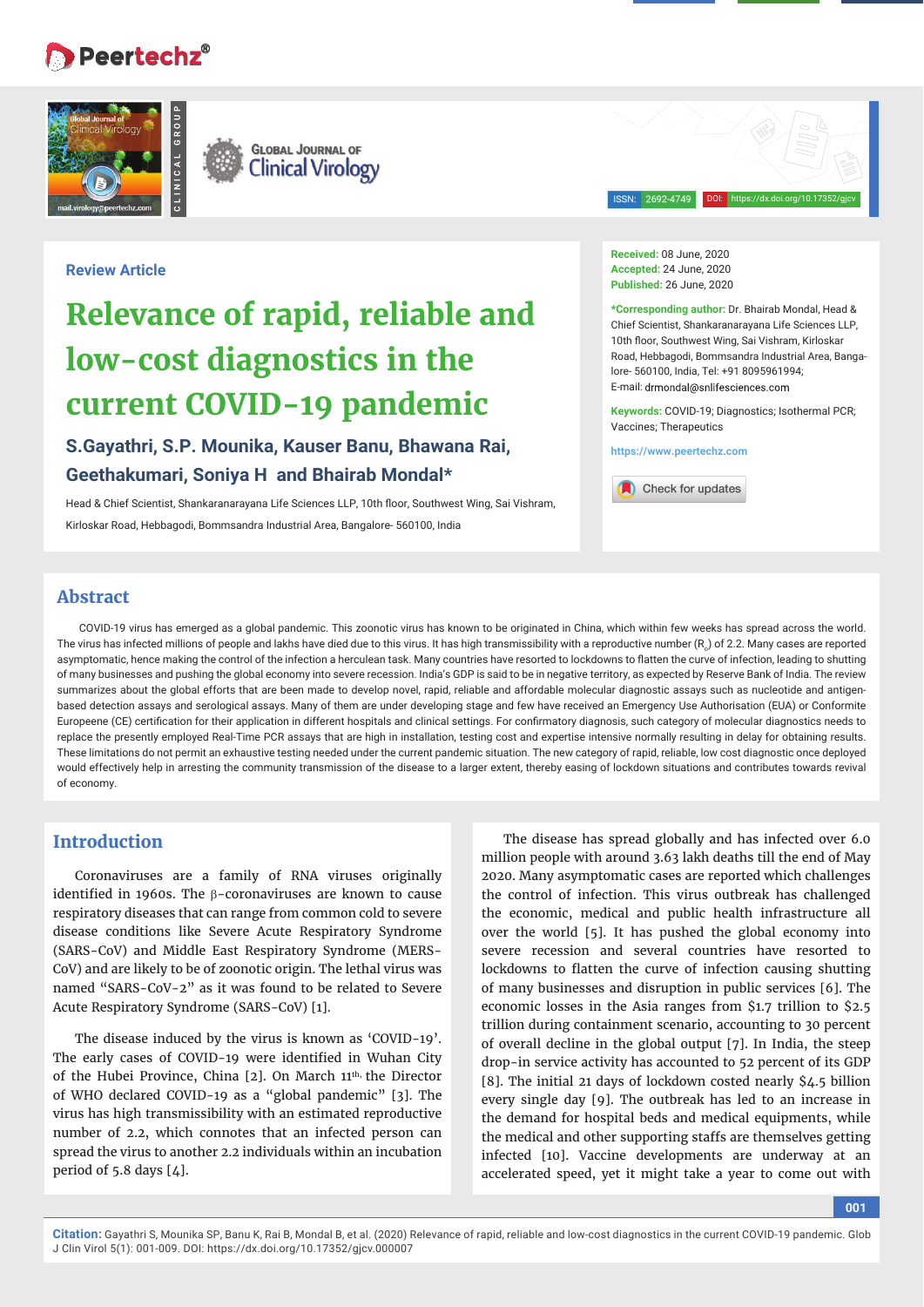a good vaccination programme which makes diagnostics and therapeutics are the only option available for containment of the disease and bringing the economy back in track.

SARS-CoV-2 is large enveloped, positive-sense singlestranded virus ((+) ssRNA) that encode four essential proteins like Spike (S) glycoprotein, small Envelope (E) protein, Membrane (M) protein, Nucleocapsid (N) protein and several accessory proteins that interfere with the host innate immune response [11]. Based on these structural information, researchers across the globe are working round the clock to come up with diagnostic kits for the early detection of the infection and development of appropriate novel vaccine and therapeutics. The review discusses about the probable vaccine and therapeutic approaches in current situation and various diagnostic assays and kits based on PCR, Isothermal assays and various types of immunoassays that are commercially available worldwide.

## **Probable vaccine and therapeutic approaches for virus containment**

World-wide efforts for developing novel therapeutics and vaccines is at war front. Vaccine development is a lengthy, complex and expensive process [12]. It involves enormous research, followed by trials, regulatory clearances and huge co-operation from both public and private sectors. The study of the virus is a very important component as the virus is prone to frequent mutations [13].

Numerous strategies are implemented for the development of coronavirus vaccines. Spike glycoprotein (S protein) is targeted as it plays a major role in inducing protective immunity during infection by eliciting neutralizing antibodies and T-cell response [14]. Recombinant protein containing receptor binding domain (RBD) and recombinant vectors encoding RBD can be used for the development of effective SARS-CoV-2 vaccines. Immunoinformatics methods are utilized for the identification of epitopes for the inclusion in SARS-CoV-2 vaccine [15].

Scientists at Vaccine Research Centre (VRC) of National Institute of Allergy and Infectious Disease (NIAID) are developing a vaccine expressing SARS-CoV-2 S protein in the mRNA vaccine platform technology. It is expected to undergo clinical testing in the coming months [16]. A Chinese vaccine company, Cansino Biologics Inc has claimed that their vaccine candidate was able to generate immune response against the virus. The early-stage trials are over and requires proof for its effectiveness which requires trials in thousand more people. Among the world's fastest-moving experiments on COVID-19 vaccines, University of Oxford and AstraZeneca Plc are set to start the second phase or advanced human studies for its ChAdOx1 nCoV-19 vaccine. In India, ICMR and Bharat Biotech International Limited (BBIL) are jointly working towards the development of vaccines. They are working towards creating a killed virus vaccine which provides good immunogenicity. In Thailand, Thai mRNA vaccine is developed by National Vaccine Institute and Chaulalongkorn University's vaccine research centre. The experiments showed promising results on mice and the research has moved towards testing on monkeys [17].

Therapeutic drugs like remdesivir and lopinavir or ritonavir are taken in combination with interferon- $\beta$  and convalescent plasma. Many anti-CoV agents like cobicistat, remdesivir, darunavir, oseltamivir, ritonavir, lopinavir and ASC09F (HIV protease inhibitor) are under phase III trial for COVID-19 disease [18]. Repurposed drugs are the potential therapeutic option for COVID-19 disease management. Lopinavir/ritonavir and interferon-1<sup>8</sup> possess *in vitro* anti-MERS-CoV activity. The *in vivo* study conducted in non-human primate model showed better outcomes [19].

Recently, the anti-viral efficiency of remdesivir and chloroquine were found to be highly effective in controlling COVID-19 *in vitro [*20].

### **Current nucleotide-based diagnostics for SARS-CoV-2**

With fast advancement of medical diagnosis detection of viruses on bases of nucleic acid has become a rapid and reliable technology. PCR (Polymerase Chain Reaction) is a laboratory technique that is used for the amplification of segment of the interest DNA. Over the years, different types of PCRs are developed for varied applications. Real-Time PCR (RT-PCR) or Quantitative PCR (Q-PCR) is now considered the gold standard for the diagnosis of viral respiratory disease [21]. Globally this technique is currently in use for the detection of SARS-CoV-2. It is a simple and specific quantitative assay. Fluorescent dye or fluorescently labelled DNA probe or a quencher molecule is used to monitor the amplification of the DNA [22]. One-step procedure is the chosen approach for the detection of SARS-CoV-2. It is rapid, requires less bench time and reduces the chances of pipetting errors and cross-contamination. The only constrain of this technique is the risk of many false-positive and false-negative results [23]. However, the sensitivity and specificity of this technique is not hundred percent reliable.

The decrease in assay performance can be attributed towards the generation of mutated strains due to rapid evolution and genetic diversity, causing mismatches with the probe [24,25. The overall procedure of RT-PCR requires highly skilled personnel, high installation cost and a long time to deliver the test results.

Several types of RT-PCR kits are being developed that promises to overcome the inherent limitations. Globally diversified healthcare company, Abbott has developed a fully automated amplification and detection system for nucleic acids using 5´- nuclease technology [26]. Abbott's Real-Time SARS-CoV-2 assay is engineered for dual targeting of RdRp and N-genes [27]. CE certified "ViroQ SRS-CoV-2" kit developed by BAG diagnostics from Germany, is designed for the detection of E gene and RdRp in the suspected samples. The RNA is converted to cDNA in one-step PCR procedure and then amplified according to the Real-Time PCR protocol. The test results are delivered in 90 minutes [28]. DiaSorin Molecular from Cypress, South California has developed "SimplexaTM COVID-19 Direct assay system" which is a Real-Time PCR system that enables the direct amplification of the virus from nasal or nasopharyngeal swabs. The assay targets the ORF1ab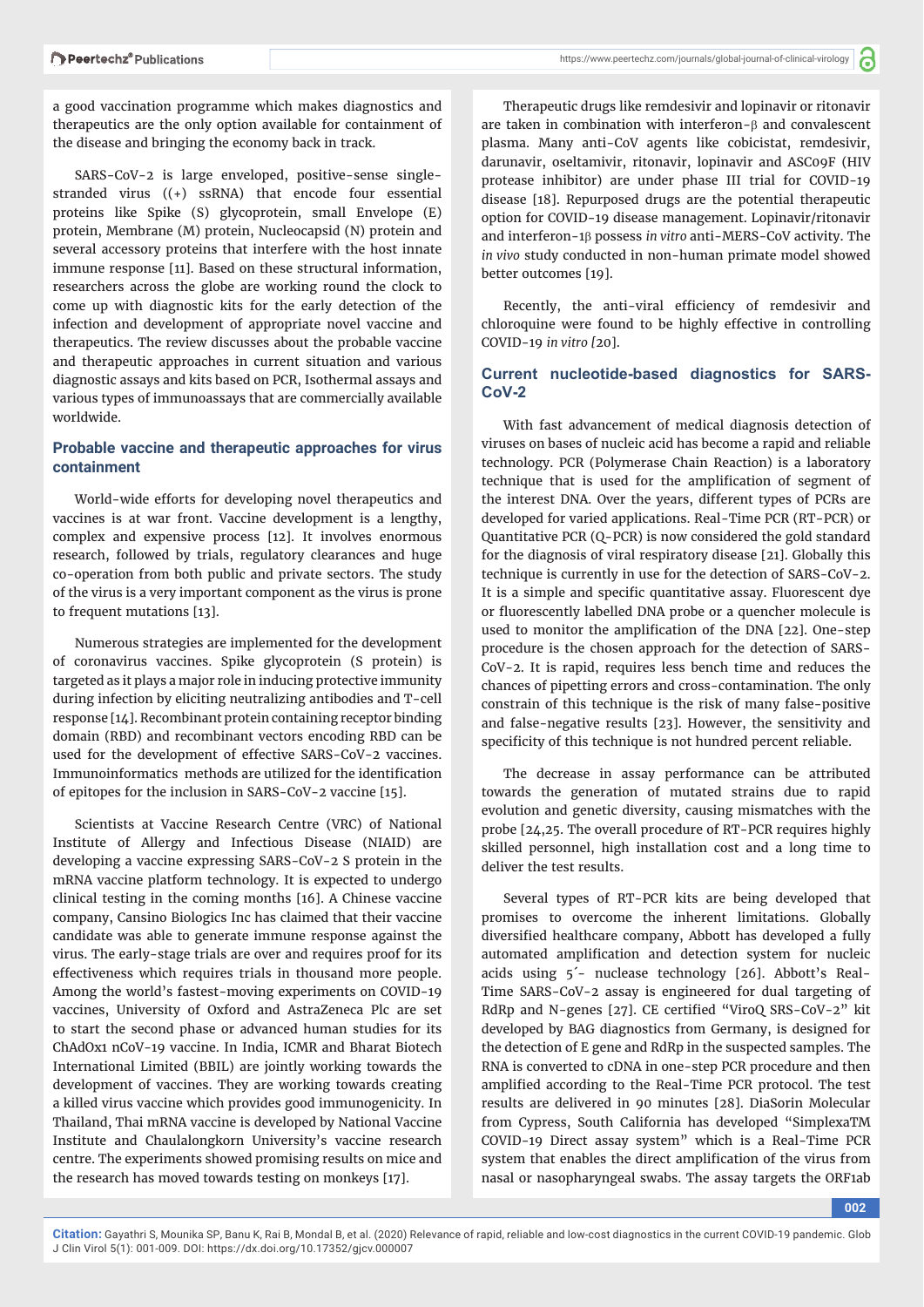region and S gene. The time taken is little more than one hour. This test is authorized by FDA (Food and Drug Administration) under EUA (Emergency Use Authorization) [29]. "Lyra SARS-CoV-2 assay" is another assay developed in U.S.A. which is a Real-Time RT-PCR for the qualitative detection of nucleic acid from SARS-CoV-2 in nasal, nasopharyngeal or oropharyngeal swab specimens from the suspected patients. The identification of the virus is through using target specific primers and fluorescent-labelled probe (FAM - Fluorescein amidites) that hybridizes to the conserved region of the non-structural polyprotein (pp1ab) of the SARS-CoV-2 virus [30].

#### **Other potential nucleic acid diagnostic assays**

Other PCR based approaches like DNAzyme, and Multiplex PCRs are established to have sensitivities similar to Real-Time PCR but with added advantages of achieving low cost of testing, and can be used in hospitals, clinical labs and at point of entries. Multiplex PCR is used for the amplification of multiple targets in a single PCR experiment. Multiple primers are added in the reaction mixture. The technique is used to screen viral pathogens in many clinical samples. It has been proven to be a powerful and cost-effective tool in different epidemiological studies [31]. Many investigators across the globe are working on multiplex PCR for SARS-CoV-2 detection. GSD NovaPrime ® SARS-CoV-2 is a Real-Time multiplex PCR developed by Eurofins Technologies for direct qualitative detection of SARS-CoV-2 pathogens [32]. The Pixel by LabCrop COVID-19 utilizes multiplex PCR using two primers and probe sets to detect two regions of N gene and one primer and probe set for detection of human RNase P (RP) [33].

DNAzymes is yet another low-cost, reliable and rapid diagnostic assay. DNAzyme is a nucleic acid G-quadruplex structure that binds hemin to yield a complex that mimics peroxidase activities. The DNAzyme binds to its specific substrate and catalyses the reaction thereby resulting in the formation of coloured product which can be detected through colorimeter. This DNAzyme phenomenon has been exploited to detect SARS-CoV-2 in suspected patient samples. The RNA from the virus is extracted and subjected to PCR. DNAzyme synthesis in PCR is achieved by introducing uniquely designed primers. A study done by Wu and co-workers reported that they utilized DNAzyme to target 5`- untranslated region (UTR) of SARS genome to suppress SARS-CoV replication. The results have shown efficient cleavage of the substrate *in vitro* and its subsequent inhibition of the expression in mammalian cells [34] Figure 1.

#### **Isothermal assays**

A huge scope is available for developing and employing isothermal PCR based molecular assays for further easing out the cost of testing and requirement of highly skilled personnel.

There are several types of isothermal nucleic acid amplification methods such as Loop-Mediated Isothermal Amplification (LAMP), Recombinase Polymerase Amplification (RPA), Nucleic Acid Sequence-Based Amplification (NASBA), Rolling Circle Amplification (RCA), Polymerase Spiral Reaction

a



(PSR), Transcription Mediated Amplification(TMA) and Helicase-Dependent Amplification (HAD) [35,36].

Abbott has developed the "ID NOW COVID-19" test system, which is a lightweight and portable, molecular point-ofcare test system. It works on the principle of isothermal amplification of nucleic acid. The test can be accomplished within 5 minutes. The template is created to amplify a unique region of the RdRp segment. Fluorescently labelled molecules are then used to identify each of the amplified RNA targets. The test has received Emergency Use Authorisation (EUA) in the US [37].

LAMP assay is a widely attempted isothermal assay that has been standardized for the detection of large number of microorganisms specifically for disease diagnostics. The assays conventionally employ four set of primers to recognise eight distinct regions of target. Strand displacement is carried out by using *Bst* polymerase enzyme at standardized temperature that ranges between  $60-65^{\circ}$ C for an amplification time of close to 1 hour. In order to detect RNA viruses, LAMP assay can be modified by incorporation of reverse transcription step. This technique has generated a great interest among investigators and is believed to have the potential to be used as point-ofcare diagnostics with higher sensitivity and can be performed in a decentralized test facility [38]. It has been used for the detection of Avian influenza virus which is a zoonotic virus like SARS-CoV-2. Huang's research group have found a nucleic acid visualization technique that combines with RT-LAMP technique and a vertical flow visualisation strip (RT-LAMP-VF) to detect N gene of MERS-CoV [39]. In India, Sree Chitra Tirunal Institute for Medical Sciences & Technology developed LAMP diagnostic test for detection of SARS-CoV-2 and the kit is commercially called as 'Chitra Magna'[40] Figure 2.

Nucleic Acid Sequence-Based Amplification (NASBA) is a robust amplification technology developed for the detection of RNA viruses. The methodology utilizes three enzymes: reverse transcriptase, T7 RNA polymerase and RNase H. The final amplification product is a single-stranded RNA with a polarity opposite to that of the target. An isothermal testing methodology known as Mango NASBA (Nucleic Acid Sequence-Based Amplification) has been undergoing for coronavirus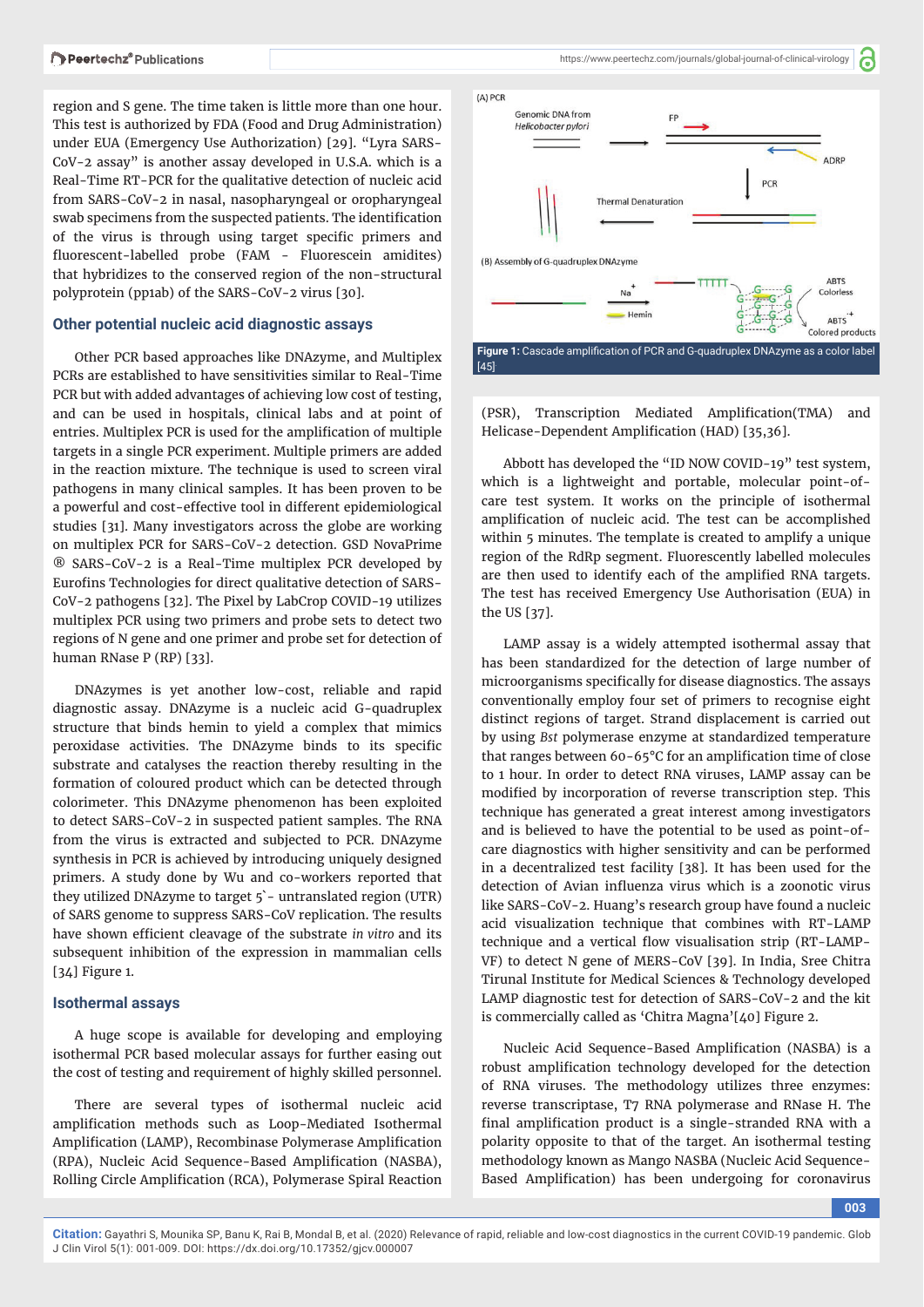diagnosis. The technique was named Mango after the aptamer, because it is specific for the RNA sequence bind and the brightly coloured fluorescent dye become excited and glow. It allows the detection of RNA and can be studied under a microscope [41].

RCA is an isothermal enzymatic amplification assay, developed for sensitive diagnosis for a variety of targets including nucleic acids, DNA or RNA. A short RNA primer and RNA polymerase are employed to amplify circular RNA or DNA template to give rise to concatemer product containing tens to hundreds of tandem repeats that are complementary to the circular template. RCA is a unique procedure among isothermal reactions, requires a very fine approach for standardisation that needs to be further explored for large number of viral diseases. However, it has not been deployed for the detection of SARS-CoV-2 at this point [42].

RPA is relatively a new technique for developing isothermal assays and holds a better promise compared to other isothermal based assays due to its rapidity and specificity. It is a field deployable assay with minimal sample requirement, low operation temperature ranging from 25-42°C and is user friendly [43]. The assay is carried out by employing recombinase enzyme which forms complexes with the oligonucleotide primers and pair of primers with their homologous sequence present within DNA. The displaced template DNA is stabilised by single stranded binding protein and helps in formation of D-Loop. Amplification would be initiated by primers, only if the target sequences are present in the template.

Clustered Regularly Interspaced Short Palindromic Repeats (CRISPR) characterizes a family of nucleic acid sequence found in prokaryotic organisms. These recognized sequences are cut by a set of bacterial enzymes known as CRISPR-associated enzymes, represented as Cas9, Cas12 and Cas13. Sherlock Biosciences company has developed SHERLOCK method that uses Cas13 that cleaves the fluorescent RNA reporter when activated by target sequence [44]. Another assay developed by

Mammoth Biosciences "DETECTR" uses Cas12 to specifically detect E and N genes of the RNA sequence. The target then undergoes isothermal amplification, resulting in visual readout with fluorophore. This technique does not require complex instrumentation and can be read using paper strip to detect SARS-CoV-2 without the loss of specificity or sensitivity. These tests have a great potential for point-of-care diagnosis and have the advantage of being low cost and less detection time of one hour [45].

#### **Viral RNA extraction kit using magnetic beads**

The first step of any detection test involves isolation of high quality and good concentration of RNA without degradation. This step is crucial as it is critical for the proper outcome of PCR or any another assays. Isolating viral genome using magnetic beads has risen a lot of interest among many researchers. The basic principle in viral isolation by magnetic beads involves addition of magnetic beads conjugated with specific binding agent, followed by magnetic separation of the bound particles from the mixture. This is a popular approach for extraction of nucleic acids due to high potential for automation. The extraction efficiency is much higher, and the time taken for the isolation is less. Simple procedure and avoidance of organic solvents makes it an attractive method for routine diagnostic purposes [46]. For the present COVID-19 crisis, Zymo research have come up with *Quick*-DNA/RNA Viral MagBead Kit for total RNA isolation for RT-PCR. The kit contains DNA/RNA Shield reagent that has been demonstrated to inactivate MERS-CoV, Parvovirus, HIV, HSV-1, HSV-2 and other pathogens [47] Figure 3.

#### **Serological and immunological assays**

Immunoassays for the recognition of antigens of microorganisms has emerged as an important tool for diagnosing and managing infectious diseases. Antigen detection is a useful diagnostic tool as it is rapid, simple one-step assay

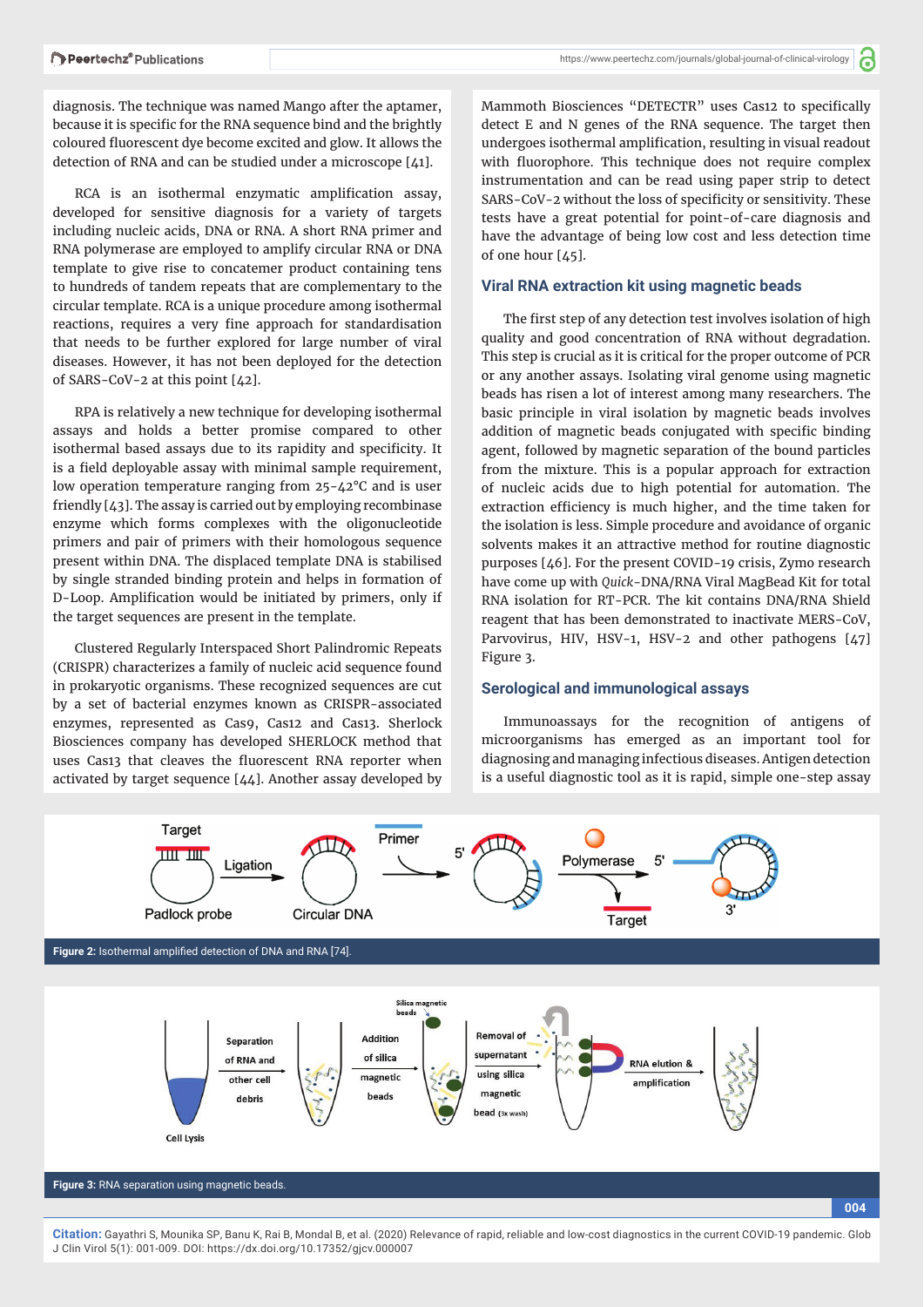and requires less reaction time. These rapid diagnostic tools are convenient, relatively low-cost and does not require much laboratory equipment. They are generally produced at a lower cost than PCR and can potentially be scaled up to test millions of people [48].

Several Rapid Antigen Detection Tests (RADTs) are available commercially for the diagnosis of acute respiratory infection due to respiratory syncytical virus [49]. Serological tests are indirect way of diagnosing as it detects the antibody to SARS-CoV-2 in the body rather than detecting the presence of virus. The tests are based on the principle that the immunoglobulins produced by the immune system recognize, bind and neutralize foreign substance in the body [50].

These tests are aimed to distinguish patients with an adaptive immune response to SARS-CoV-2, indicating recent or prior infection [51]. These are in high demand in order to quantify the number of COVID-19 cases. However, FDA has recommended that serological test should not be used as a sole basis for the diagnosis of SARS-CoV-2 because antibodies may not develop until two weeks of post symptom onset [52].

Although currently WHO does not recommend the use of antigen-detection for rapid diagnostic tests for patient care, research in their potential diagnostic efficiency is highly encouraged [53]. On  $9<sup>th</sup>$  of May 2020, the U.S. Food and Drug Administration (FDA) issued the first Emergency Use Authorization (EUA) for SARS-CoV-2 antigen test. The test is swift in detecting the fragments of proteins found on or within the virus by testing the nasal swabs. The test is authorized for their use in point-of-care testing facilities and in high and moderate complex laboratories certified by Clinical Laboratory Improvement Amendments (CLIA) [54]. The antigen detection tests could be specific for virus, but not as sensitive as PCR tests. South Korean company, SD Biosensor have launched a kit called Standard Q COVID-19 Ag detection kit. The kit is highly specific and can detect 99.3 percent and 100 percent true negatives. Its ability to detect true positives ranges from 50.6 percent and 84 percent which a depended on the viral load in the patient [55].

Several immunoassays have been developed to enable the detection of IgM or IgG antibodies specific for viral antigens that includes S1, S2 subunits and receptor binding domain (RBD) of spike glycoprotein and nucleocapsid protein. The major categories of serological test available are Laboratorybased immunoassays like ELISA, CLIA, Rapid Serologic Test, and Virus Neutralization Test.

Enzyme-Linked Immunosorbent Assay (ELISA), is a sensitive and point-of-care diagnostic method capable of multiple sample analysis. It is a microwell, plate-based assay technique. In case of direct ELISA, the plate wells are coated with viral protein. If the antibody to the antigen is present in the sample, it will bind to the form a complex. This complex can then be detected using additional tracer antibody to produce a colorimetric or fluorescent-based readout [24]. "Platelia SARS-CoV-2 Total Ab" is a one-step antigen capture ELISA (Enzyme-linked Immunosorbent Assay) for qualitative

detection of IgM/ IgA/ IgG in human serum or plasma [56]. The antibody test by Abbott detects the IgG antibody to SARS-CoV-2. The test is used on Abbott's i1000SR and i20000SR laboratory instruments, which can run up to 100-200 tests per hour [57].

Chemiluminescent Immunoassay (CLIA) is a type of immunoassay technique like ELISA where the label is a luminescent molecule. The luminophore markers used are acridinium and ruthenium esters. The enzymatic markers used are horseradish peroxide (HRP) with luminol or its derivatives, alkaline phosphate with adamantyl 1,2-dioxetane aryl phosphate (AMPPD) [58]. A novel chemiluminescent immunoassay (CLIA), "MAGLUMITM 2000 Plus" was made by New Industries Biomedical Engineering Co., Ltd, China. It uses magnetic microbeads and ABEI (Amino-Butyl-Ethyl-Isoluminol) labels which improves the stability and sensitivity of the reagents. The expected output is up to 180 tests/ hour [59]. Cai and co-workers have developed a magnetic chemiluminescence enzyme immunoassay using synthetic peptide antigens from orf1ab, spike and nucleocapsid proteins. The peptides were labelled with biotin and was bound to streptavidin-coated magnetic beads [60].

Rapid Serologic Test, also known as Rapid Diagnostic Test or Lateral flow assay (LFA) is typically a small, portable, pointof-care, qualitative chromatographic assay. The results can be obtained within 10-30 mins. The operation principle is same as ELISA, the assay is a paper-based platform for the detection of analytes in complex mixture. The test strip is composed of sample pad, conjugate release pad, membrane with immobilized antibodies and absorbent pad, which are fixed on inert backing material. The sample deposited on the sample pad moves to conjugate where the conjugated antibody binds to the target analyte and migrates to test line where immobilized antibodies react with analyte bound to conjugated antibody [61]. Many Lateral Flow IgG/IgM kits are manufactured, to a name a few, Cellex qSARS-CoV-2 IgG/IgM Cassette Rapid Test kit by Cellex Inc (United States Of America), OnSite COVID-19 IgG/IgM Rapid Test by CTK Biotech Inc (USA), GenBody COVID-19 IgM/ IgG by GenBody Inc (Korea) and SARS-CoV-2 Antibody Test (Lateral Flow Method) by Guangzhou Wondfo Biotech Co Ltd (China) [62].

Virus Neutralization Test, also known as plaque reduction neutralization test (PRNT) is used to measure the titer of neutralizing antibody against a virus. The test usually takes 3-5 days to complete and includes three main elements namely, cultured cells, viable virus and patient's specimen to determine if the patient has antibodies that can neutralize or prevent the virus from infecting the cells in the cell culture [63]. Ethos laboratories in partnership with GenScript, USA are first in the world to offer a quantitative surrogate viral neutralization test to quantify the neutralizing capacity of antibodies against SARS-CoV-2. The test is marketed as Tru-Immune [64].

Immunofiltration assay is one of the serological assay that involves flow of fluid containing the analyte through a porous membrane and into an absorbent pad. Over the past few years, this assay have been designed with various modifications

**005**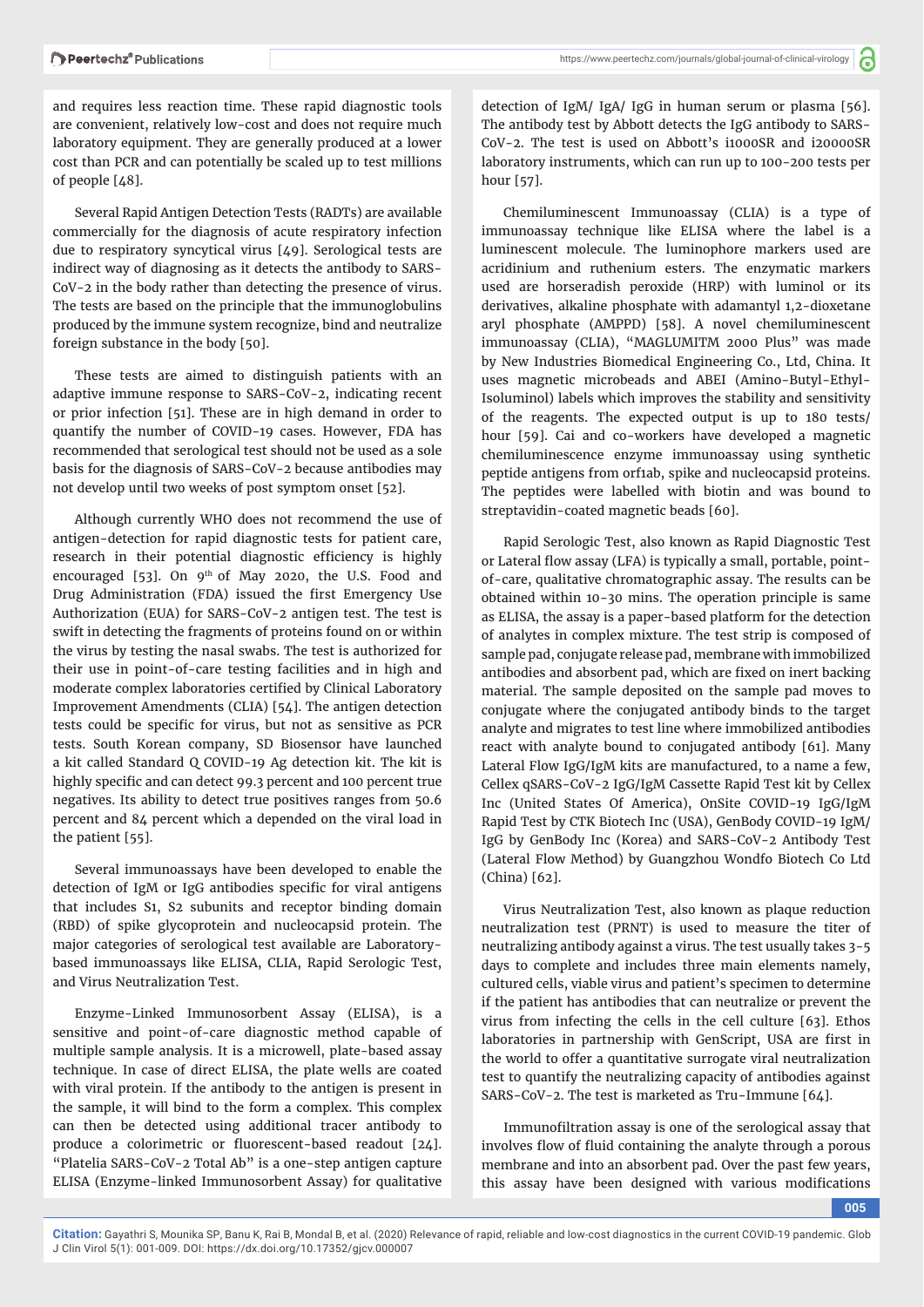for detection of antibodies, serum proteins, antigens from human samples. This assay was first utilized during Ebola Haemorrhagic fever outbreak in Central Africa targeting monoclonal antibodies to the EBOV matrix protein (VP40), which previously had been found to work in a conventional enzyme-linked immunosorbent assay [65]. Immunofiltration combined with magnetic detection has various advantages such as quantification and sensitive detection. This assay is found to have a sensitivity similar to that of the widely used antigen-detection ELISA and relatively less sensitive than RT-PCR assay. Turklab, a Turkish firm based in Aegean province of Izmir has developed a test kit relying on immunofiltration assay which will yield results within five minutes [66].

Flow Cytometry (FCM) is a technique used to detect and measure physical and chemical characteristics of cells or particles. The basic principle involves that the cell components are fluorescently labelled and then excited by the laser to emit light at varying wavelengths. Flow virometry is a recent and exciting development of flow cytometry. Flow virometry has now been used to characterize an expanding array of additional viruses, including lambda phage, herpes simplex virus 1 (HSV-1), Mouse Hepatitis Virus (MHV), human immunodeficiency virus (HIV), Nipah virus, Junin virus, vaccinia virus, dengue virus, Human Cytomegalovirus (HCMV), and giant viruses [67]. The fluorescence signals of the small genome-sized RNA viruses (7.4-14.5 kb) were found at the limit of detection. The main disadvantage of flow virometry is the inability to distinguish between infectious and non-infectious particles [68].

The antibody tests do not have much value for disease diagnostics but do have merits in retrospectively confirming infection, for epidemiological studies to asses community spread and to evaluate herd immunity.

#### **Indian efforts for development of diagnostics**

India has been greatly dependent on other countries for diagnostics kits. Many imported kits are faulty and are sent back as they reported inaccurate results in many places [69].

Many clinical laboratories are using Real Time-PCR version developed by IIT Delhi and Mylab. The use of indigenous kits has lowered the cost of RT PCR testing [70]. With growing number of cases, the labs are staying selective in picking up cases of only severe category of disease. This trend is still been followed in highly developed countries of Europe and America despite possessing huge resources. RT-PCR systems are limiting the accessibility to other categories of infected individuals that are under asymptomatic or exhibiting mild symptoms. As individuals stay infectious, they would keep contributing towards the transmission of infection in the community. Owing to this inherent limitation of presently available RT PCR testing methods, control of disease is technically difficult to achieve despite large scale lockdowns [71]. Lockdowns are simply assisting in relatively slow spread of the infection, rather than an effective containment of the disease with these available testing and isolation protocols [72].

Sree Chitra Tirunal Institute for Medical Sciences & Technology has developed a magnetic nanoparticle-based RNA extraction kit for PCR and LAMP diagnostic tests for SARS-CoV-2 called Chitra Magna. The test kit is being validated in larger test samples for ICMR approval [40]. They have also developed an innovative diagnostic test kit named, Chitra Gene LAMP-N for the diagnosis of SARS-CoV-2. The kit detects the N-gene of the virus using RT-LAMP (Reverse Transcription Loop-Mediated Isothermal Amplification) technique. It is highly specific that can detect two regions of the gene to ensure its effectiveness even if one region of the gene undergoes any mutation. The time taken from sample collection to the delivery of the result is less than two hours [73].

The National Institute of Virology, Pune has developed "COVID KAVACH ELISA" for antibody detection using isolated virus from positively- tested patients. The kit is approved by Indian Council of Medical Research (ICMR) and is manufactured by Zydus-Cadila, a leading global pharmaceutical company in India. The kit is reported to have a sensitivity of 98.7 percent and specificity of 100 percent but has no value for disease conformation. As per the ICMR officials, the kit will be used in the nationwide sero- surveillance to be conducted by the Health Ministry [74].

"Quanitplus COVID-19" is also an ICMR approved testing kit developed by Huwel Lifesciences from Hyderabad. The kit can deliver results within two hours. It is a single formulation which doesn't require any addition of separate component while setting up the reactions [75-77].

SN Lifesciences, in collaboration with BBC (Bangalore Bioinnovation Centre) has developed five kits, namely SN isothermal, SN RPA isothermal, SN DNAzyme, SN RAMP, and SN Triplex PCR. These kits overcome the problem of the existing PCR assays by employing a novel RNA isolation method and provide a rapid molecular detection as alternative to existing molecular tests. SN RPA isothermal test and Isothermal test are rapid, reliable and sensitive. The time taken would be 90 mins from clinical sample processing to delivery of result. These are user-friendly and do not require any special expertise for its performance and are doable at any hospital or clinical setting, highly reproducible and comparable in terms of sensitivity similar to the presently used real-time PCR. They are highly affordable with a total cost of being less than Rs. 500 per sample testing compared to Rs. 4,500 for the real time PCR in use. These diagnostic systems can be installed at one-fifth the cost of installation of the existing real time PCR system.

SN DNAzyme uses primers that harbour antisense sequence of DNAzyme. DNAzyme is a single stranded nucleotide that mimics catalytic peroxidase enzyme that gives colour indication in the presence of virus in patient sample. The cost of testing is Rs. 500/- per test. The test would be do-able in any hospital or clinical laboratory with relatively far-less installation costs. Results would be available in 2-3 hours compared to days taken by the present strategy of using RT-PCRs. The above mentioned three kits are at validation stage.

SN RAMP assay is two step isothermal amplification process

**006**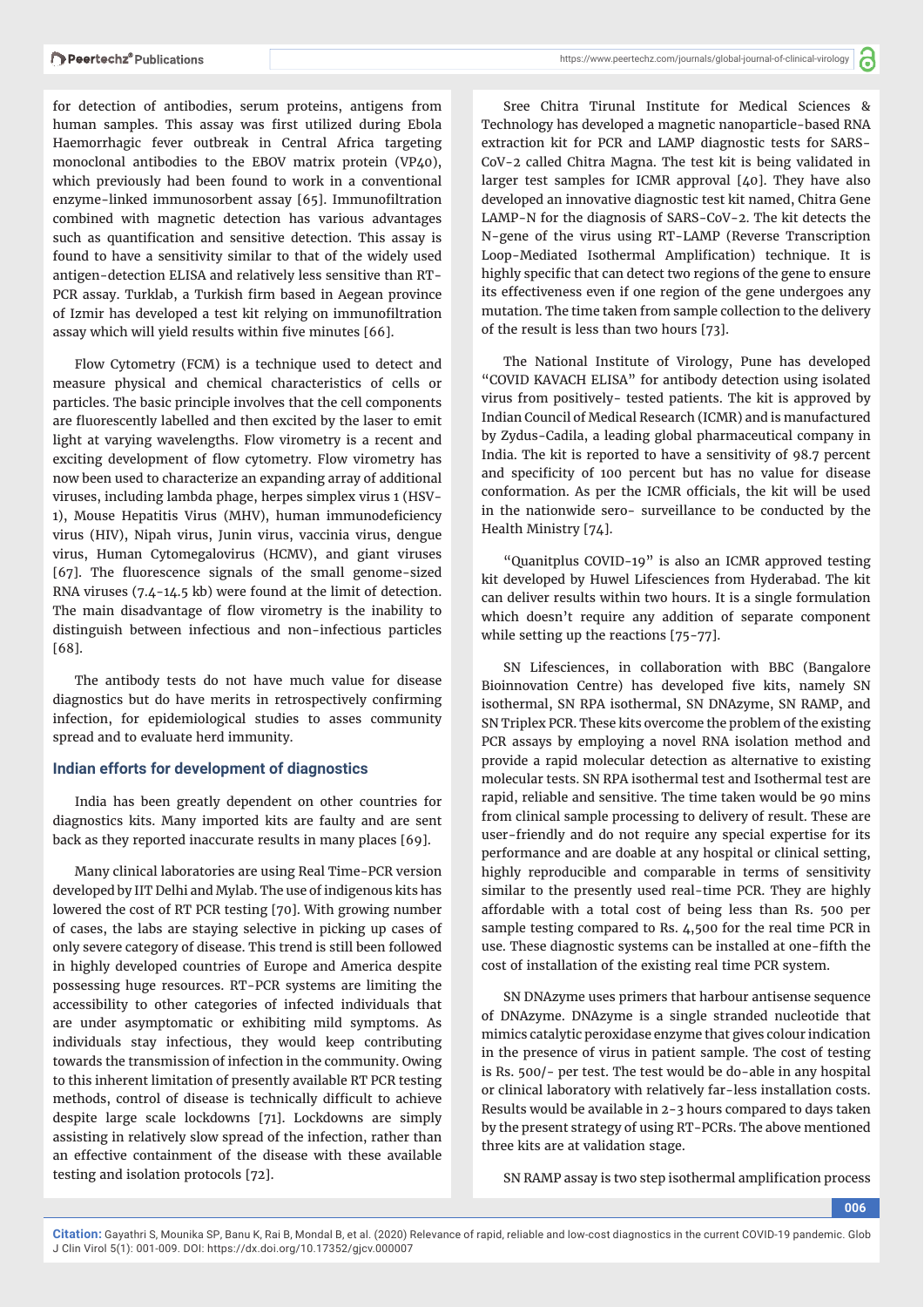a

which uses primers that targets the open reading frame 1ab (ORF1ab) gene of the COVID-19 RNA virus. This is a colorimetric assay for rapid and reliable diagnosis of SARS-CoV-2 from any kind of clinical samples. The cost of testing is Rs. 650/- per test, and the test results would be available within 1-2 hours.

SN Triplex PCR assay uses the primers that particularly targets the highly specific regions of open reading frame 1ab (orf1ab) gene, spike glycoprotein (S gene) and membrane glycoprotein (M gene) of the COVID-19 RNA virus ensuring high specificity and high selectivity. The reliability of the triplex PCR test in additional revealed an internal amplification control (IAC) that has been incorporated in the test. The positive result is indicated by the presence of four amplicon products and negative result by one amplicon product that is of IAC. The cost of the test is Rs. 450/- per test. This test reliably diagnoses the patients within 3 hours from collection and processing of sample thereby initiating highly effective response mechanisms to check the spread of disease. This method is relatively more reliable than other PCR based assays, including real time PCRs which are presently in use.

With the spurt in cases happening each passing day and the requirements of the testing that is estimated to increase many folds, these test kits would be of enormous help not only in saving the government expenditure but also in arresting the spread of infection in more efficient ways. A single test alone doesn't stand out to be 100 percent efficient, hence combination of tests like PCR and Serological test can be carried out to increase the diagnostic efficiency. Testing with low cost serological test available in a market can be used initial testing of patients showing any symptoms. Highly sensitive assays can then be used for confirmation of the results.

#### **Conclusion**

Research, technology development and deployment are currently the only defence to fight against SARS-CoV-2. Many vaccines are under development stages and few are under clinical trials. Even with the best of efforts from scientist across the world, the earliest genuine estimate of getting a vaccine still is 8-10 months away. Epidemiologists also are relying on to the fact that by the time vaccine appears, the disease would be under control owing to other critical factors. These include building of herd immunity, loss of virulence in strain due to successive passages of the strains in the susceptible population, environmental factors and likely appearance of therapeutic regimes. The easiest and more practical approach to contain the transmission of virus is still largely dependent on quick mass testing of suspected individuals and patients followed by isolations, quarantine or hospital treatments. Herein, a wide-range use of rapid, reliable, low-cost for installation and testing and easily deployable tests would play the critical role. As presented in this review, possibility of such relevant tests or kits entering the system is extremely high in the very near future. The government agencies throughout the world should encourage speeding up the processes of validations, reagent resourcing and deployment of such tests or kits at the maximum number of hospitals and clinical laboratory settings. This is bound to have a significant impact in arresting the transmission of the disease in the communities and when employed with effective isolation and quarantine procedures would ease out the lockdown situations thereby bringing the economy back on rails.

## **References**

- 1. Dhama K, Sharun K, Tiwari R, Dadar M, Malik YS, et al. (2020) COVID-19, an emerging coronavirus infection: advances and prospects in designing and developing vaccines, immunotherapeutics, and therapeutics. Human Vaccines and Immunotherapeutics 1-7. **Link:** https://bit.ly/3dzdfS5
- 2. Wu D, Wu T, Liu Q, Yang Z (2020) The SARS-CoV-2 outbreak: what we know. Int J Infect Dis 94: 44-48. **Link:** https://bit.ly/3i1Jpcg
- 3. Outside FOR, Us, THE and Only, C. (n.d.). LIAISON ® SARS-CoV-2 S1/S2 IgG. 2–5. **Link:** https://bit.ly/2Ns1gen
- 4. Chen WH, Strych U, Hotez PJ, Bottazzi ME (2020) The SARS-CoV-2 vaccine pipeline: an overview. Curr Trop Med Rep 1-4. **Link:** https://bit.ly/31cnh9e
- 5. Explained: How Covid-19 has affected the global economy. **Link:** https://bit.ly/3i0z5Bq
- 6. COVID-19 Economic Impact Could Reach \$8.8 Trillion Globally New ADB Report. **Link:** https://bit.ly/3fVzG5p
- 7. Indian economy after COVID-19: a positive outlook. **Link:** https://bit.ly/37ZNiKc
- 8. Covid-19 has hurt India the most among the world's top 10 economies. **Link:** https://bit.ly/37Y6Mit
- 9. COVID-19 may double poverty in India. **Link:** https://bit.ly/2CztO3n
- 10. COVID-19 in India: Poverty may be deadlier than the coronavirus. **Link:** https://bit.ly/3fZHCCX
- 11. Udugama B, Kadhiresan P, Kozlowski HN, Malekjahani A, Osborne M, et al. (2020) Diagnosing COVID-19: The Disease and Tools for Detection. ACS Nano 14: 3822-3835. **Link:** https://bit.ly/2VbmlOD
- 12. Lurie N, Saville M, Hatchett R, Halton J (2020) Developing Covid-19 vaccines at pandemic speed. New England Journal of Medicine 382: 1969-1973. **Link:** https://bit.ly/3dxNPUI
- 13. Walls AC, Park YJ, Tortorici MA, Wall A, McGuire AT, et al. (2020) Structure, function, and antigenicity of the SARS-CoV-2 spike glycoprotein. Cell 181: 281- 292.e6. **Link:** https://bit.ly/2VejtRa
- 14. Kim MH, Kim HJ, Chang J (2019) Superior immune responses induced by intranasal immunization with recombinant adenovirus-based vaccine expressing full-length Spike protein of Middle East respiratory syndrome coronavirus. PLoS One 14: e0220196. **Link:** https://bit.ly/2Z4t4Li
- 15. Baruah V, Bose S (2020) Immunoinformatics-aided identification of T cell and B cell epitopes in the surface glycoprotein of 2019-nCoV. J Med Virol 92: 495- 500. **Link:** https://bit.ly/2YtK4vn
- 16. NIAID (2020) Developing therapeutics and vaccines for coronaviruses. **Link:** https://bit.ly/3eIWCEI
- 17. Coronavirus (Covid-19) vaccine latest update: Cansino Biologics claims success in human trials; Indian vaccine unlikely soon. **Link:**  https://bit.ly/3i43grh
- 18. Li G, De Clercq E (2020) Therapeutic options for the 2019 novel coronavirus (2019-nCoV). Nat Rev Drug Discov 19: 149-150. **Link:** https://bit.ly/2NuMzaG
- 19. Chan JFW, Yao Y, Yeung ML, Deng W, Bao L, et al. (2015) Treatment with lopinavir/ritonavir or interferon-β1b improves outcome of MERS-CoV infection in a nonhuman primate model of common marmoset. J Infect Dis 212: 1904- 1913. **Link:** https://bit.ly/3hVXTut

**007**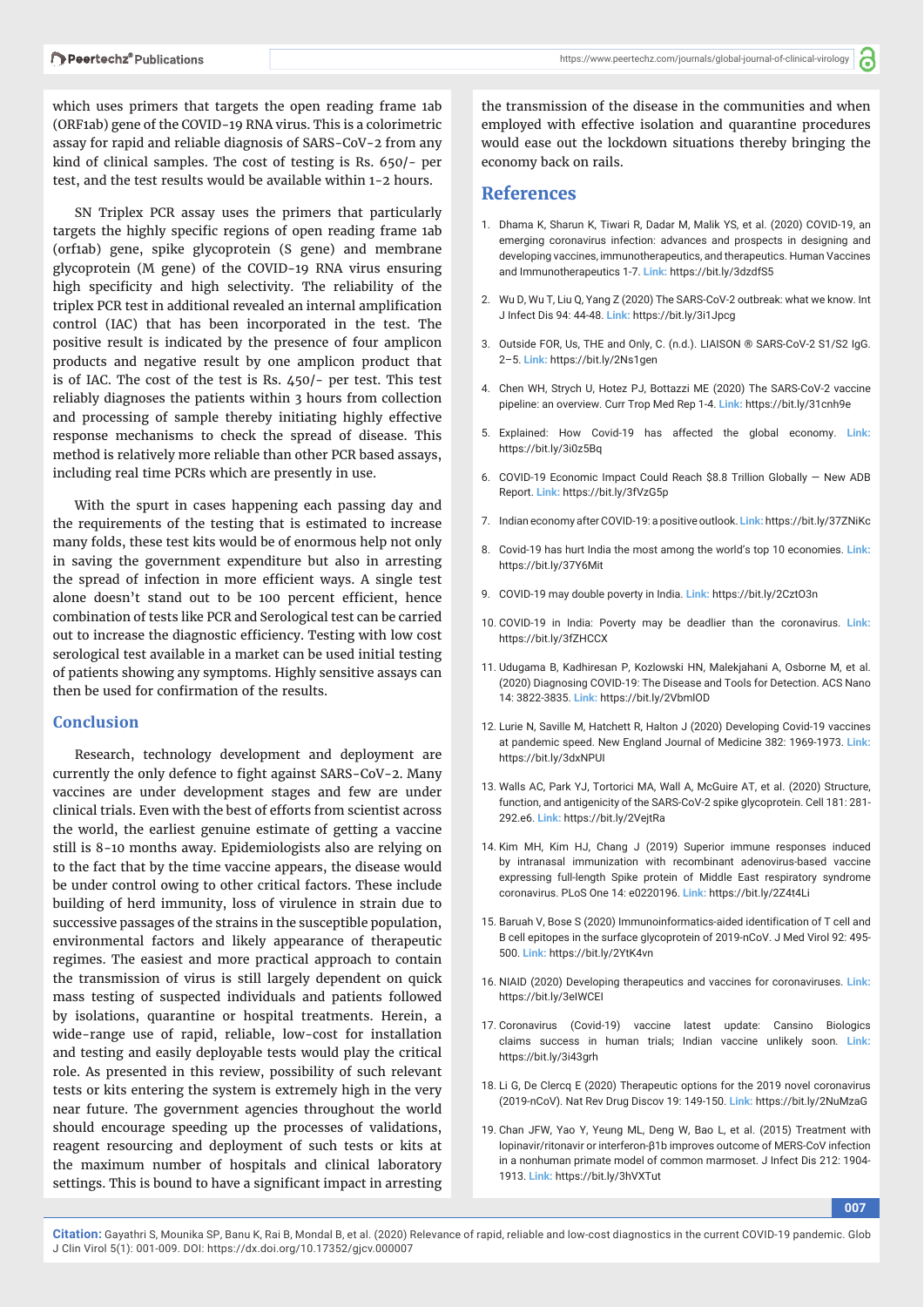്

- 20. Wang M, Cao R, Zhang L, Yang X, Liu J, et al. (2020) Remdesivir and chloroquine effectively inhibit the recently emerged novel coronavirus (2019-nCoV) in vitro. Cell research 30: 269-271. **Link:** https://go.nature.com/2BD5ihz
- 21. Mackay IM, Arden KE, Nitsche A (2002) Real-time PCR in virology. Nucleic acids research 30: 1292–1305. **Link:** https://bit.ly/3eviKTe
- 22. Piiparinen H, Höckerstedt K, Grönhagen-Riska C, Lautenschlager I (2004) Comparison of two quantitative CMV PCR tests, Cobas Amplicor CMV Monitor and TaqMan assay, and pp65-antigenemia assay in the determination of viral loads from peripheral blood of organ transplant patients. J Clin Virol 30: 258- 266. **Link:** https://bit.ly/3eviN1m
- 23. Mo Y, Wan R, Zhang Q (2012) Application of reverse transcription-PCR and real-time PCR in nanotoxicity research. Methods in molecular biology (Clifton, N.J.) 926: 99–112. **Link:** https://bit.ly/37XTcf3
- 24. Carter LJ, Garner LV, Smoot JW, Li Y, Zhou Q, et al. (2020) Assay Techniques and Test Development for COVID-19 Diagnosis. ACS central science 6: 591– 605. **Link:** https://bit.ly/3i23HTd
- 25. Stellrecht KA (2018) The drift in molecular testing for influenza: mutations affecting assay performance. J Clin Microbiol 56: e01531-17. **Link:** https://bit.ly/2YvoeaK
- 26. M2000 Realtime System. **Link:** https://abbo.tt/2NqTGR8
- 27. ABBOTT REALTIME SARS-COV-2 ASSAY. **Link:** https://abbo.tt/3hVYts9
- 28. ViroQ SARS-CoV-2 the reliable rapid PCR test. **Link:** https://bit.ly/37XoySO
- 29. Simplexa® COVID-19 Direct Kit. **Link:** https://bit.ly/37WM1Un
- 30. Lyra SARS-CoV-2 assay. **Link:** https://bit.ly/3hZtM54
- 31. Elnifro EM, Ashshi AM, Cooper RJ, Klapper PE (2000) Multiplex PCR: optimization and application in diagnostic virology. Clin Microbiol Rev 13: 559- 570. **Link:** https://bit.ly/2B9aFoz
- 32. Eurofins launches RT multiplex PCR test for COVID-19 detection. **Link:** https://bit.ly/37YpC96
- 33. FDA OKs LabCorp's At-Home COVID-19 Test Kit. **Link:** https://bit.ly/3dtkA5L
- 34. Wu S, Xu J, Liu J, Yan X, Zhu X, et al. (2007) An efficient RNA-cleaving DNA enzyme can specifically target the 5'-untranslated region of severe acute respiratory syndrome associated coronavirus (SARS-CoV). Journal of Gene Medicine 9: 1080-1086. **Link:** https://bit.ly/3dAIpse
- 35. Gill P, Ghaemi A (2008) Nucleic acid isothermal amplification technologies—a review. Nucleosides, Nucleotides Nucleic Acids 27: 224-243. **Link:** https://bit.ly/2NpGrAt
- 36. Zhao Y, Chen F, Li Q, Wang L, Fan C (2015) Isothermal amplification of nucleic acids. Chemical reviews 115: 12491-12545.
- 37. Detect Covid-19 In As Little As 5 Minutes. **Link:** https://abbo.tt/2Z2HnQy
- 38. Thai HTC, Le MQ, Vuong CD, Parida M, Minekawa H, et al. (2004) Development and evaluation of a novel loop-mediated isothermal amplification method for rapid detection of severe acute respiratory syndrome coronavirus. J Clin Microbiol 42: 1956-1961. **Link:** https://bit.ly/2VgYUmU
- 39. Huang P, Wang H, Cao Z, Jin H, Chi H, et al. (2018) A Rapid and Specific Assay for the Detection of MERS-CoV. Frontiers in microbiology 9: 1101. **Link:** https://bit.ly/2Nv55zr
- 40. Sree Chitra Tirunal Institute develops magnetic nanoparticle-based RNA extraction kit for PCR and LAMP tests for COVID-19. **Link:** https://bit.ly/2Vgkb09
- 41. Coronavirus testing kits using RNA imaging technology. **Link:** https://bit.ly/3dA9HyS
- 42. Gu L, Yan W, Liu L, Wang S, Zhang X, et al. (2018) Research progress on rolling circle amplification (RCA)-based biomedical sensing. Pharmaceuticals 11: 35. **Link:** https://bit.ly/2Z4OQi9
- 43. Daher RK, Stewart G, Boissinot M, Bergeron MG (2016) Recombinase polymerase amplification for diagnostic applications. Clinical chemistry 62: 947-958. **Link:** https://bit.ly/31eFh2B
- 44. Zhang F, Abudayyeh OO, Gootenberg JS (2020) A protocol for detection of COVID-19 using CRISPR diagnostics. A protocol for detection of COVID-19 using CRISPR diagnostics 8. **Link:** https://bit.ly/2B0Viie
- 45. Broughton JP, Deng X, Yu G, Fasching CL, Servellita V, et al. (2020) CRISPR– Cas12-based detection of SARS-CoV-2. Nature Biotechnology 1-5. **Link: Link:** https://go.nature.com/3fT5GY3
- 46. Viral RNA isolation for COVID-19 research. **Link:** https://bit.ly/2A18BhY
- 47. Quick-DNA/RNA Viral MagBead Kit. **Link:** https://bit.ly/2A2K1gP
- 48. What is the role of rapid antigen detection in the workup of viral pneumonia? **Link:** https://wb.md/3eyfczw
- 49. Chartrand C, Tremblay N, Renaud C, Papenburg J (2015) Diagnostic accuracy of rapid antigen detection tests for respiratory syncytial virus infection: Systematic review and meta-analysis. Journal of Clinical Microbiology 53: 3738–3749. **Link:** https://bit.ly/2ZlQoob
- 50. Immunoassays for Diagnostics. **Link:** https://bit.ly/3eAFCki
- 51. Vashist SK (2020) In vitro diagnostic assays for COVID-19: Recent Advances and Emerging Trends. Diagnostics 10: 202. **Link:** https://bit.ly/2YuDHYI
- 52. FDA notes limitations of COVID-19 antibody tests; OKs first at-home diagnostic test. **Link:** https://bit.ly/2CC0B81
- 53. Advice on the use of point-of-care immunodiagnostic tests for COVID-19. **Link:** https://bit.ly/2Zb8ysF
- 54. Coronavirus (COVID-19) Update: FDA Authorizes First Antigen Test to Help in the Rapid Detection of the Virus that Causes COVID-19 in Patients. **Link:** https://bit.ly/31bxfYt
- 55. Explained : How rapid antigen test detects Covid-19, where it will be used. **Link:** https://bit.ly/2NoJ19Q
- 56. SARS-CoV-2 Total Ab. BioRad. **Link:** https://bit.ly/2VxoXGT
- 57. Abbott Launches Covid-19 Antibody Test. **Link:** https://abbo.tt/37ZPFg4
- 58. Cinquanta L, Fontana DE, Bizzaro N (2017) Chemiluminescent immunoassay technology: what does it change in autoantibody detection?. Auto- immunity highlights 8: 9. **Link:** https://bit.ly/386NJmc
- 59. Immunoassay C, System C (2000) MAGLUMI TM 2000 Plus Outstanding Technology Power of MAGLUMI TM.
- 60. Cai X, Chen J, Hu J, Long Q, Deng H, et al. (2020) A Peptide-based Magnetic Chemiluminescence Enzyme Immunoassay for Serological Diagnosis of Corona Virus Disease 2019 (COVID-19). medRxiv. **Link:** https://bit.ly/2VgEmv3
- 61. Koczula KM, Gallotta A (2016) Lateral flow assays. Essays in biochemistry 60: 111–120. **Link:** https://bit.ly/3i4b38O
- 62. COVID-19 test kits included in the ARTG for legal supply in Australia. **Link:** https://bit.ly/2Vbqli7 (accessed on : 21.06.2020)
- 63. Jin Y, Yang H, Ji W, Wu W, Chen S, et al. (2020) Virology, epidemiology, pathogenesis, and control of COVID-19. Viruses 12: 372. **Link:** https://bit.ly/2BG2TlX
- 64. World's First Quantitative Surrogate Viral Neutralization Test Evaluates COVID-19 Protective Immunity in US. **Link:** https://bit.ly/3i0oHcP

**008**